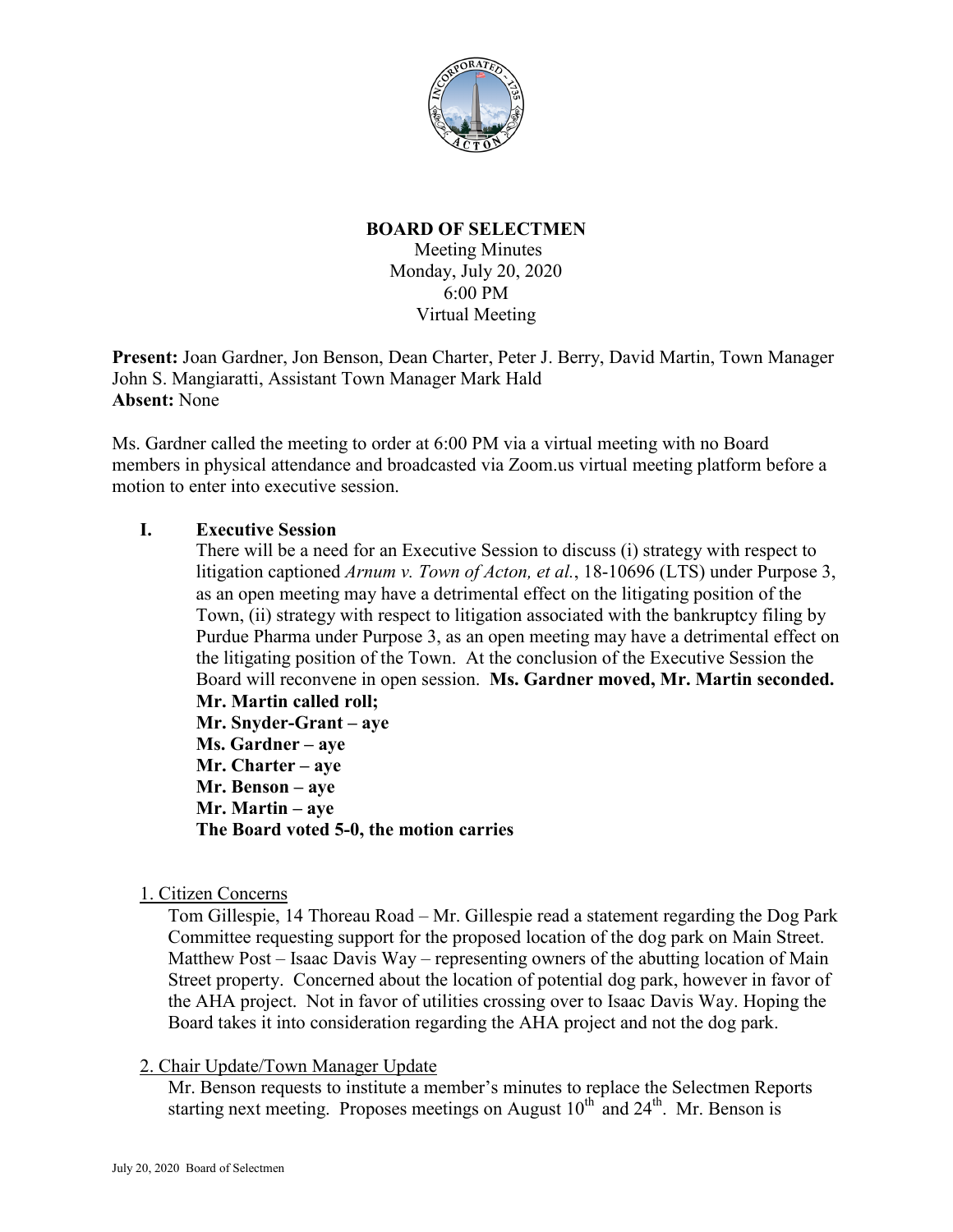

participating in the Acton Chinses American Civil Society on July 29<sup>th</sup> discussing in the program of the history of diversity in Acton.

Mr. Mangiaratti commented that the program is a second of two programs. Working with the Town of Concord we have implemented a communications plan regarding Concord's Nagog Pond Treatment plan project and have linked information to the town website, and created an email subscription list. AWD meeting to discuss PFAS issue. Matt Mostellor from AWD is on Java with John to ask questions on Friday at 10 AM. Staff is creating a way to connect with the public with creative ways. Assessors Department had a tent service for Veterans at Town Hall parking lot, and will be beginning a window service for both Land Use and Finance Divisions. Tax bills due August  $1^{st}$ .

# **II. New/Special Business**

- 1. 7:10 SPSP #10/28/2019-475 Accept Request to Withdraw Site Plan Application Without Prejudice, Bohler Engineering, 8 Post Office Square **Ms. Gardner moves to approve the request to withdraw site plan application without prejudice, Mr. Martin seconds. Mr. Martin called roll: Mr. Snyder-Grant – aye Ms. Gardner – aye Mr. Charter – aye Mr. Benson – aye Mr. Martin – aye The Board voted 5-0, the motion carries**
- 2. 7:20 PM SPSP #05/21/2020 479, 50 Nagog Park

Mr. Benson read the public hearing notice. Mr. Charter suggested to update the condition on idling the vehicles in the parking lot condition 3.2.2 in the draft decision. **Ms. Gardner moves to approve SPSP #05/21/2020-479 with the statutory recommendations of condition 3.2.2, Mr. Charter seconds. Mr. Martin called roll: Mr. Snyder-Grant – aye Ms. Gardner – aye Mr. Charter – aye Mr. Benson – aye Mr. Martin – aye The Board voted 5-0, the motion carries**

3. 8:00 PM SPSP #6/16/2020-479, 9 School Street (Applicant has Requested to Withdraw Site Plan Application Without Prejudice)

**Mr. Benson moves to accept the withdrawal of the application without prejudice and returning \$2200 of the application fee and refund the unused portion of the peer review, Ms. Gardner seconds. Mr. Martin called role;**

- **Mr. Snyder-Grant – aye**
- **Ms. Gardner – aye**
- **Mr. Charter – aye**
- **Mr. Benson – aye**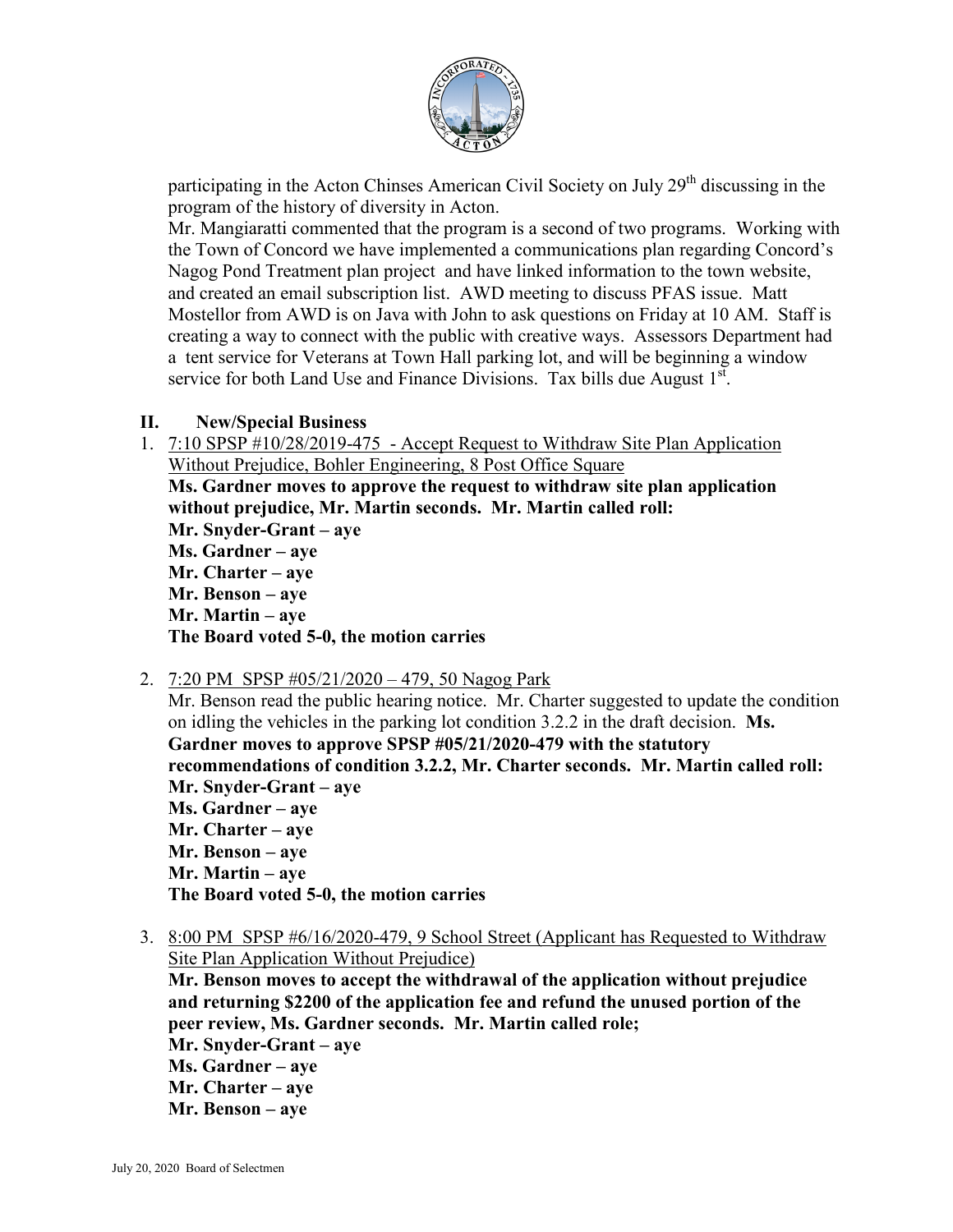

**Mr. Martin – aye The Board voted 5-0, the motion carries**

**Ms. Gardner moves to close the hearing, Mr. Martin seconds. Mr. Martin called roll; Mr. Snyder-Grant – aye Ms. Gardner – aye Mr. Charter – aye Mr. Benson – aye Mr. Martin – aye The Board voted 5-0, the motion carries**

4. Update on FY20 Expenses and Revenues

Mr. Mangiaratti reported with the end of FY20 there was no shortfall in Town tax collections. 99.3% of FY20 Real Estate Taxes collected, 100% excise taxes collected, 98% of budgeted fees and permits collected and 100% of budgeted investment income received. Since implementing cost saving measures in March it resulted in a general fund turn-back of approximately \$1.3M. The hiring freeze that began in March has left ten positions across town departments unfilled, including the Town Engineer.

- 5. Updates and Discussion Regarding COVID-19 Pandemic Mr. Mangiaratti reported five new COVID-19 cases with three active cases. The total number of COVID-19 cases reported in Town is 180.
- 6. Approve and Publish Goals Document

The Board formally adopted Short and Long Term Goals for the next year. The short term goals are those hopefully to be achieved within the year. Long Term Goals are those hopefully to be achieved over several years. The top short term goal is establishing an Equity and Diversity Advisory Commission. The Board will hold a workshop on Thursday, August 13 at 8:30AM to discuss the structure, composition and charge to the commission. The workshop will be available remotely and will be broadcast on Acton TV. Public comments are requested in advance.

7. Approve Fee Modification for Liquor Licenses

**Ms. Gardner moves to approve the 25% reduction in current liquor license, Mr. Martin seconds. Mr. Martin called the roll:**

- **Mr. Snyder-Grant – aye**
- **Ms. Gardner – aye**
- **Mr. Charter – aye**
- **Mr. Benson – aye**
- **Mr. Martin – aye**
- **The Board voted 5-0, the motion carries**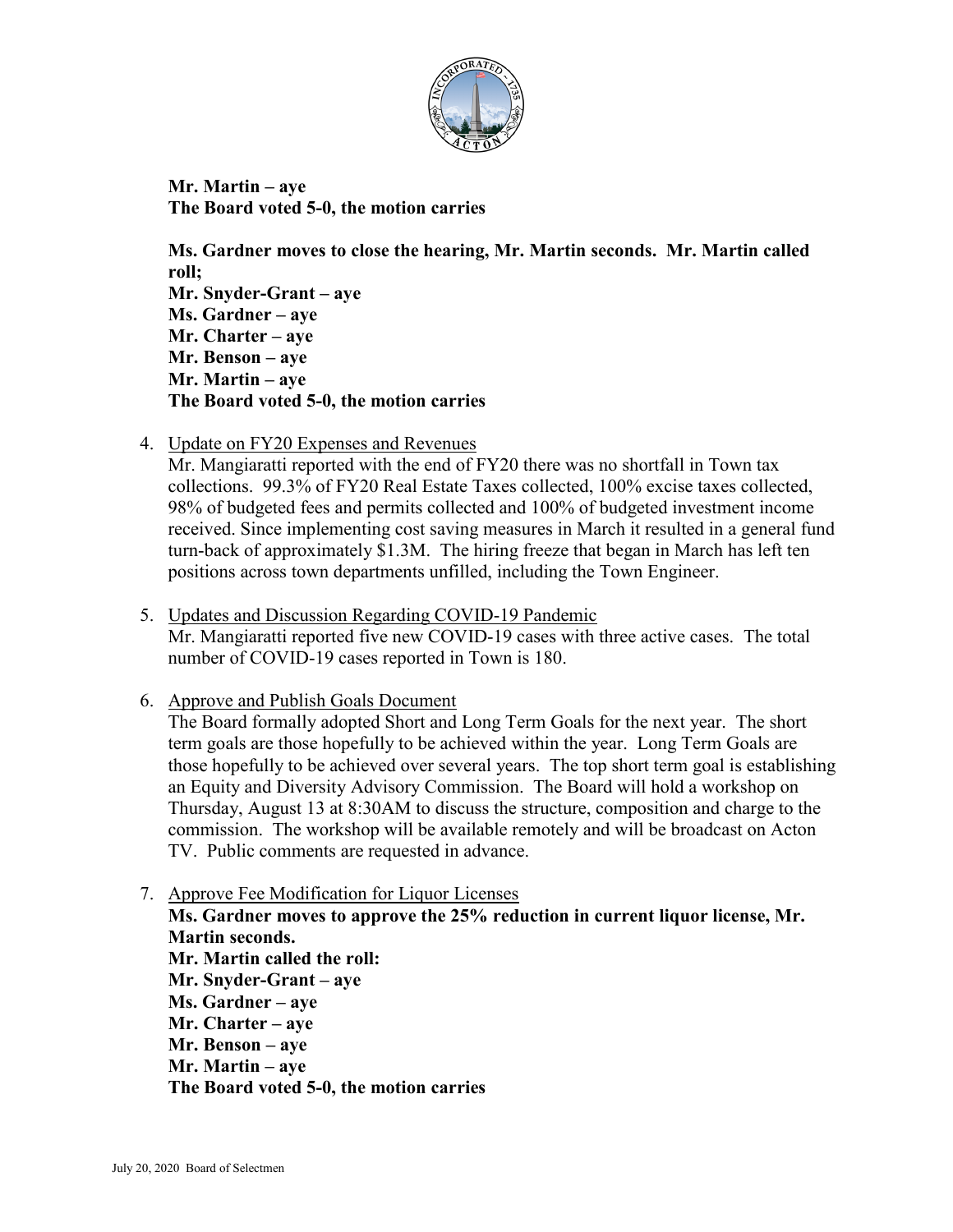

8. Approve Residence at Kelley's Corner PILOT Agreement

Project developer Steve Joncas briefed the Board on the approved 40B housing development restricted to seniors and disabled adults restricted to 60% area median income or below and rent to be at 30% of income. Mr. Joncas has submitted 2 applications for funding, and has not been selected to receive it as of February. DHCD encouraged Mr. Joncas to apply again in August. DHCD suggested an increase of budget to provide more services for its residents in the next round of funding applications. Hoping to work with the Assessors valuing the property tax that he can sustain. Looking for support from the Board. ACHC have been very supportive for the project and offered funding towards the program. Council on Aging sent a letter of support, signed up for the tri-town transportation services, also contracting with Acton Nursing Services – all part of increasing his operating budget towards helping serve the residents.

9. Discuss Special Town Meeting Timeline

Assistant Town Manager Mark Hald presented to the Board the timeline for Special Town Meeting. There are 6 articles with 4 on consent. There are multiple dates in September to consider, and Mr. Hald offered location options to hold the Special Town Meeting for the Board to consider.

10. Discuss Request from Town Clerk to Designate a Single Polling Location for 2020 Elections

The Town Clerk requested to designate the RJ Grey Junior High School as the single polling location for the September 1 primary election and the November 3 general election. The single polling location is due to the staffing constraints due to the COVID-19 pandemic. The official 2020 Vote by Mail Application has been mailed to all Acton voters. The application is also available on the Town website. The application allows the voter to request ballots for both the September 1 and November 3 elections. **Ms. Gardner moves to adopt the single polling location for the September 1st primary and November 3rd Presidential elections, Mr. Charter seconds. Mr. Martin called roll;**

**Mr. Snyder-Grant – aye Ms. Gardner – aye Mr. Charter – aye Mr. Benson – aye Mr. Martin – aye The Board voted 5-0, the motion carries**

11. Discuss Lease Agreement for 19-21 Maple Street

Property was purchased from Gordon Richards last year, and the building was previously leased to ProEMS. The proposed new lease is for the current tenant and who will take on the cost of the utilities. Since the last draft, additional language was added that the landlord has the right to terminate the lease with 90 days notice. **Mr. Charter moves to**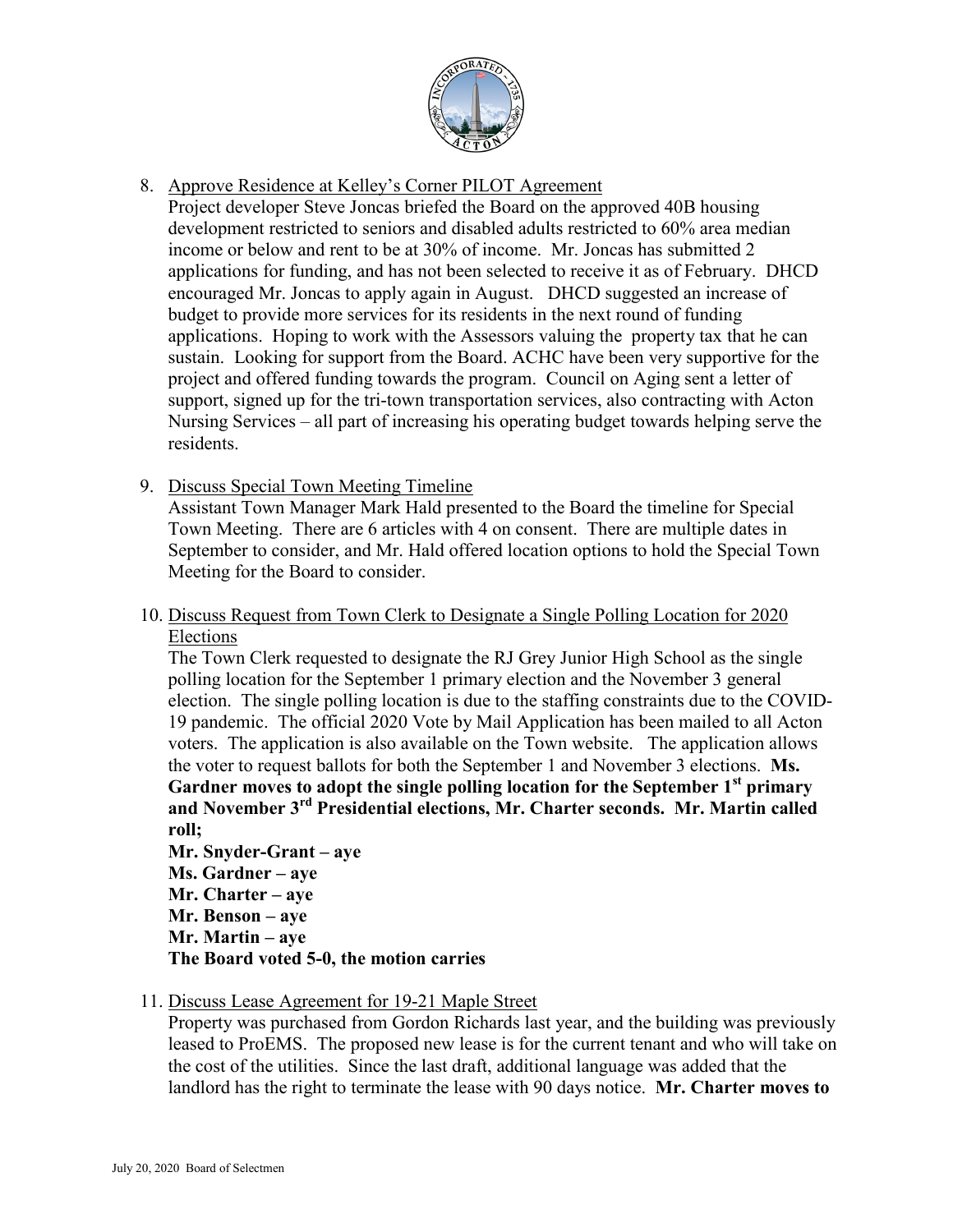

**authorize the Town Manager to execute the lease as discussed, Ms. Gardner seconds. Mr. Martin called roll; Mr. Snyder-Grant – aye Ms. Gardner – aye Mr. Charter – aye Mr. Benson – aye Mr. Martin – aye The Board voted 5-0, the motion carries**

12. Approve Grant of Option Agreement for 348-364 Main Street with Acton Housing Authority

Option agreement approved last year at Annual Town Meeting. The AHA needs to move forward with their plans and requires the option agreement. **Mr. Charter moves to approve the option agreement as written, Ms. Gardner seconds. Mr. Martin called roll;**

**Mr. Snyder-Grant – aye Ms. Gardner – aye Mr. Charter – aye Mr. Benson – aye Mr. Martin – aye The Board voted 5-0, the motion carries**

## 13. Approve Amendment to Town Manager Contract

The Board voted to extend the contract of Town Manager John Mangiaratti through June 30, 2023 and increase Mr. Mangiaratti's annual salary from \$193,600 to \$205,312. The Board took into account of employment concerns and unknowns of Acton residents. Since certain business activities have slowed, the need for Town services has increased. The Board noted that Mr. Mangiaratti has been operating 24/7 since March and his cost cutting measures have resulted in approximately \$1.3M in turn-backs to the General Fund. **Mr. Charter moves to approve and sign the contract, Ms. Gardner seconds. Mr. Martin called roll;**

**Mr. Snyder-Grant – aye Ms. Gardner – aye Mr. Charter – aye Mr. Benson – aye Mr. Martin – aye The Board voted 5-0, the motion carries**

## **IV. Consent Items**

**Ms. Gardner moves to approve consent items 16-27, Mr. Snyder-Grant seconds. Mr. Martin called roll;**

**Mr. Snyder-Grant – aye**